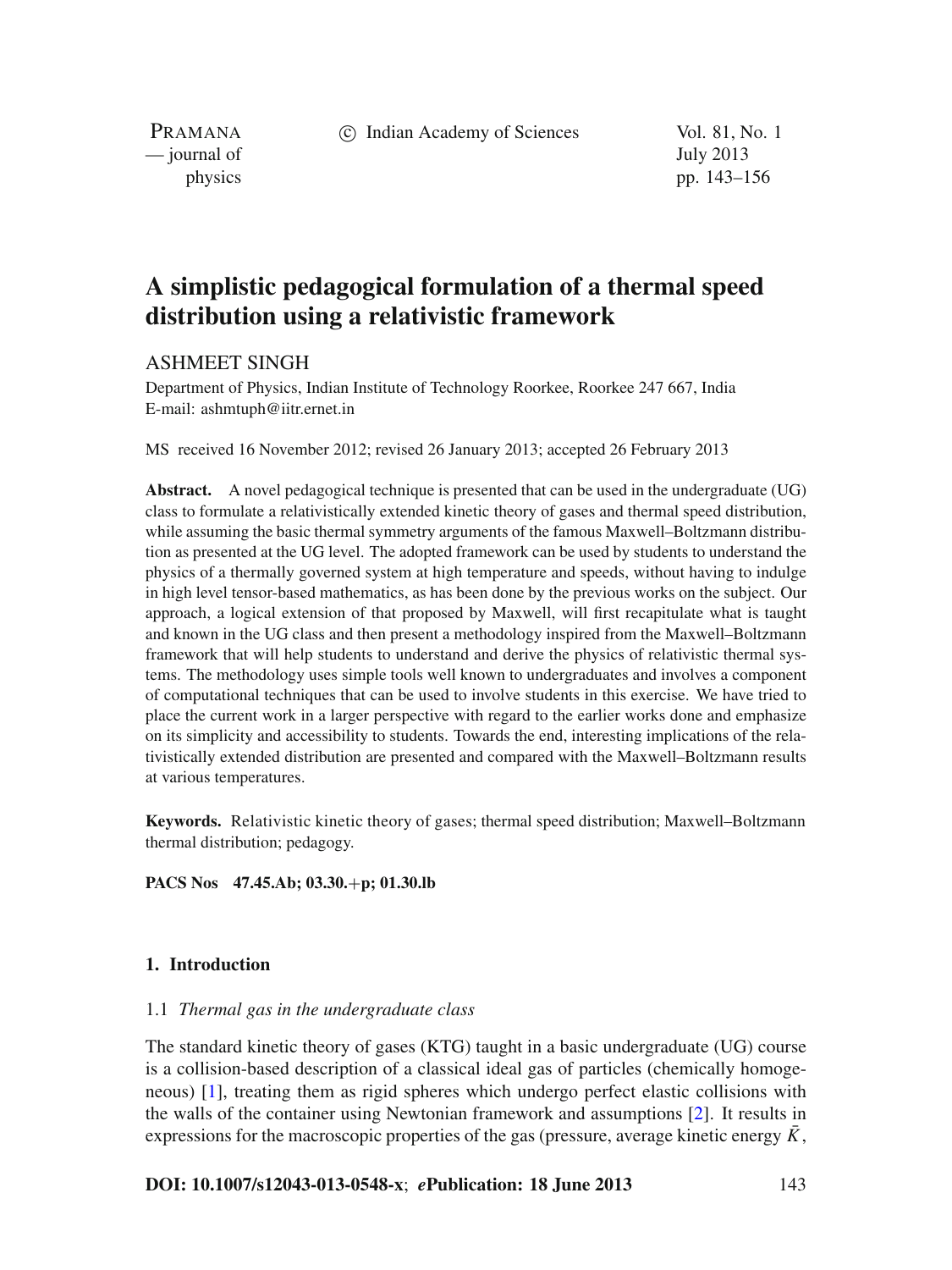root mean square speed  $v_{\rm rms}$  etc.) as a function of the absolute temperature *T* of the gas. The derivation of these results can be found in commonly used texts [\[3\]](#page-13-2), and yields the following major results for an ideal classical gas of *N* particles each having a rest mass *m* with  $k_B$  being the Boltzmann constant:

<span id="page-1-2"></span>
$$
\overline{v^2} = \frac{3k_B T}{m},\tag{1}
$$

$$
\bar{K} = \frac{3Nk_{\rm B}T}{2} \,,\tag{2}
$$

where a bar over a quantity represents its averaged value. A distribution function describes the probability of a particle's speed near a particular value as a function of the gas' absolute temperature, the mass of the particle and the speed under consideration. Random thermal motion dictates that both position and velocity space are uniformly distributed and the distribution function is stationary with time [\[3](#page-13-2)]. Symmetry between the three orthogonal Cartesian components of velocity space has been asserted as no direction is preferred to the other in isotropic space in a Newtonian framework, where each velocity component can take up any value between  $[0, \infty)$ . A probability distribution function (PDF)  $f(.)$  of the speed of the particles in one direction must also give the directional probability in other independent directions as well. In the Cartesian coordinate system, the probability of the speed of a particle to lie between  $v_k$  and  $v_k + dv_k$  for  $k = \{x, y, z\}$  is given by  $f(v_x) \cdot f(v_y) \cdot f(v_z) dv_x dv_y dv_z$  as these individual probabilities are independent. Since any direction is as good as the others, the resultant distribution function  $j(\cdot)$  must only depend on the total speed  $v$  of the particle. We shall assume factorability as it can be justified to a pedagogical extent that directional probabilities are interchangeable and independent,

<span id="page-1-0"></span>
$$
j(v^2) = j(v_x^2 + v_y^2 + v_z^2) = f(v_x) \cdot f(v_y) \cdot f(v_z).
$$
\n(3)

The form of the directional function  $f(.)$  is clearly that of an exponential as seen by taking partial derivatives of eq. [\(3\)](#page-1-0) with respect to  $v_k$  and relating it to the factorability argument which represents a standard probability distribution function of the form,

<span id="page-1-4"></span>
$$
f(v_k) = A e^{-B v_k^2}, \qquad (4)
$$

where *A* and *B* are constants depending on *T* and *m*. The Maxwell–Boltzmann thermal speed distribution (MB distribution) [\[4](#page-13-3)] gives the probability  $P(v)dv$  of the particle speed to lie within an elementary volume  $dv_x dv_y dv_z$ , or to lie between the speeds v and  $v + dv$ in the velocity space, centred on  $(v_x, v_y, v_z)$ , where  $dv_x dv_y dv_z \equiv 4\pi v^2 dv$ :

<span id="page-1-1"></span>
$$
P(v)dv = f(v_x) \cdot f(v_y) \cdot f(v_z)dv_x dv_y dv_z = 4\pi A^3 v^2 e^{-Bv^2} dv.
$$
 (5)

The constants *A* and *B* in eq. [\(5\)](#page-1-1) are determined using two integration conditions:

(1) *The classical all particle condition*

Classically and non-relativistically, the speed v of all particles follows  $0 \le v \le \infty$ , hence the PDF  $P(v)$  of eq. [\(5\)](#page-1-1) can be normalized as

<span id="page-1-3"></span>
$$
\int_0^\infty P(v) dv = \int_0^\infty 4\pi A^3 v^2 e^{-Bv^2} dv = 1.
$$
 (6)

144 *Pramana – J. Phys.***, Vol. 81, No. 1, July 2013**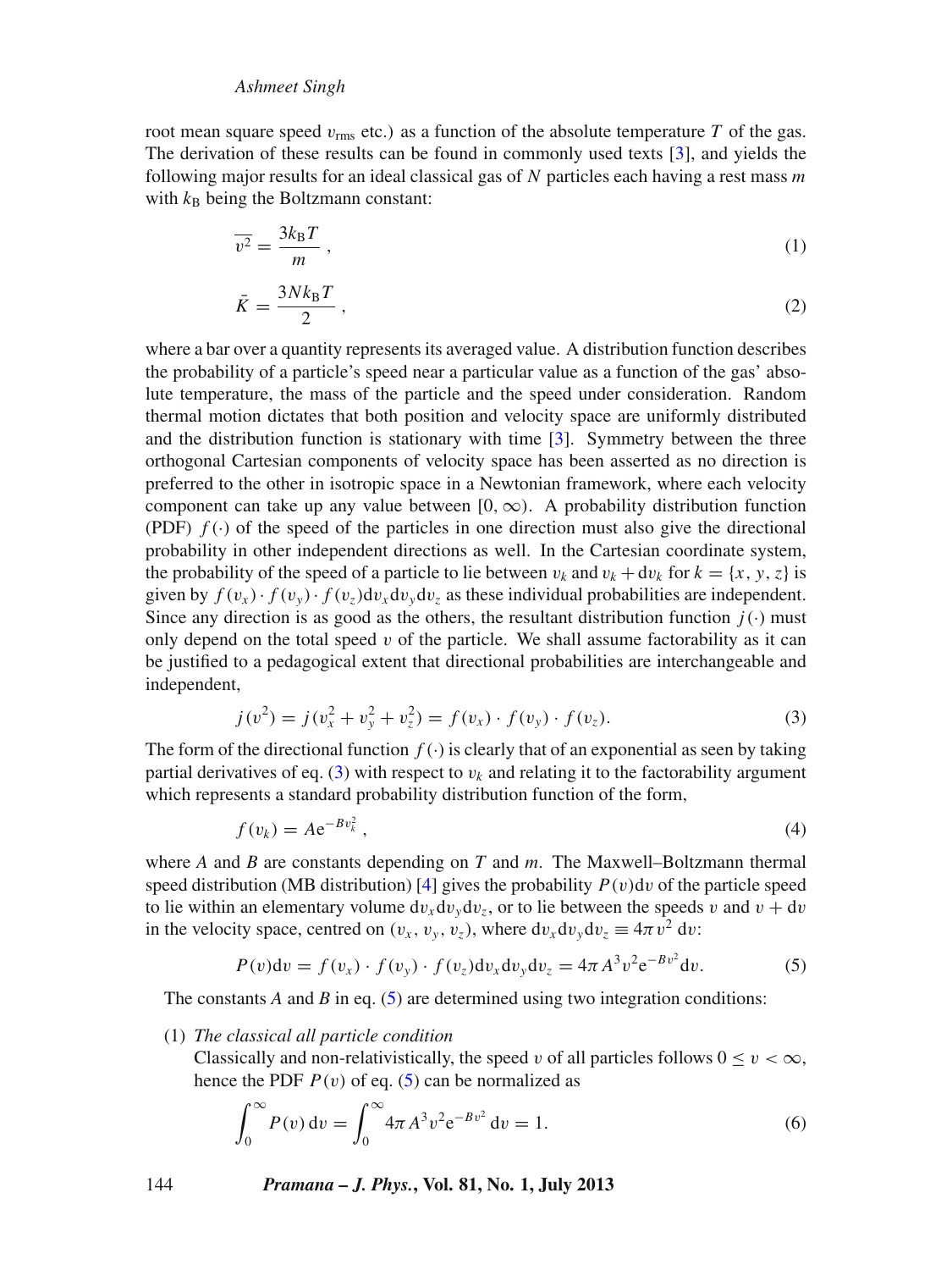## *Thermal speed distribution using a relati*v*istic framework*

(2) *The classical kinetic theory of gases* vrms *result* Relating eq.  $(1)$  with the probability distribution function of eq.  $(5)$ , we get

$$
\overline{v^2} = \int_0^\infty v^2 P(v) dv = \int_0^\infty 4\pi A^3 v^4 e^{-Bv^2} dv = \frac{3k_B T}{m} \,. \tag{7}
$$

Thus,

$$
A = \left(\frac{m}{2\pi k_{\rm B}T}\right)^{1/2}, \qquad B = \left(\frac{m}{2k_{\rm B}T}\right). \tag{8}
$$

#### 1.2 *Need and moti*v*ation to extend the Maxwell–Boltzmann distribution*

The following points on the formulation of the MB distribution yield discrepancies with regard to the special theory of relativity:

- (1) The classical KTG is based on Newtonian mechanics and does not consider the constraints of special relativity. The normal probability distribution that the MB distribution uses in eq.  $(5)$  is a Gaussian distribution and the variable, the speed of the particle v, extends till infinity. Classical MB distribution assumes that v  $∈ [0, ∞)$  as in the normalization scheme of eq. [\(6\)](#page-1-3), but Einstein's special theory of relativity [\[5](#page-13-4)] limits v to *c* where *c* is the speed of light in free space. MB distribution at any *T* will always predict a non-zero fraction of particles to have speeds greater than *c*, which is physically forbidden and leads to inaccuracies in the distribution, particularly at high temperatures.
- (2) As the particle gas approaches high temperatures, more particles will have  $v \rightarrow c$ and hence relativistic effects cannot be ignored. Thus, we cannot use  $\bar{K} = (m\overline{v^2}/2)$ as is implied by eq. [\(1\)](#page-1-2). Rather, using special theory,  $\bar{K} = (\bar{\gamma} - 1)mc^2$  where  $\gamma = (1 - v^2/c^2)^{-1/2}$  is the Lorentz factor. The basic result of KTG in eq. [\(1\)](#page-1-2) can be extended under the constraints of the special theory of relativity as done in the next section.

Astrophysical systems, e.g. the intracluster medium of galaxy clusters, can reach temperatures as high as  $10^8$  K [\[6\]](#page-13-5), which involve relativistic speeds and describing processes like thermal bremsstrahlung emission [\[7\]](#page-13-6) using MB distributions will lead to errors as depicted with the help of figure [1.](#page-3-0) It depicts the MB distribution for a classical electron gas at  $T = 10^9$  K with  $v_{\text{most probable}} = 0.58c$  and shows that the cumulative distribution function (CDF)  $\neq 1$  as  $v \to c$  and predicts about 3.2% particles to have speeds beyond the speed of light in vacuum. The error in the MB distribution is not negligible and is not an accurate description of the system. KTG and MB distributions are described and taught as elaborated in  $\S1.1$  and are used extensively in the UG curriculum to describe different thermal systems, whose speeds can be relativistic as shown above and to allow for deeper understanding of the system at student level, we are motivated to extend the classical KTG and MB distribution into the relativistic regime by incorporating the postulates of special theory of relativity.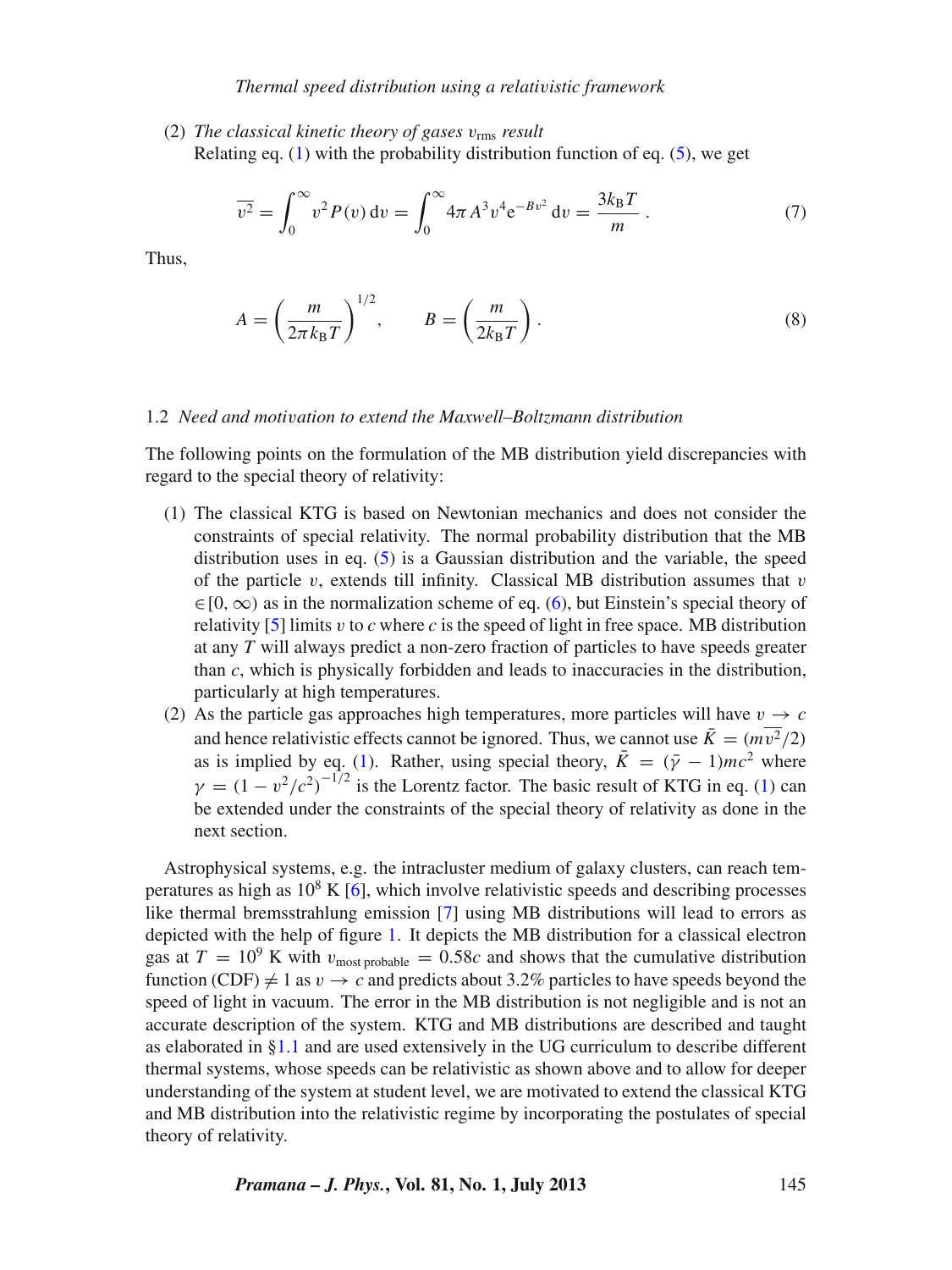<span id="page-3-0"></span>

**Figure 1.** MB PDF (solid curve) and CDF (broken curve) for a classical electron gas at  $T = 10^9$  K.

## **2. Pedagogical extension of KTG into the relativistic regime**

## 2.1 *Adding perspecti*v*e*

In this paper, a novel approach to extend the KTG to the relativistic regime has been achieved, with elementary use of four-vectors [\[8\]](#page-13-7), a standard tool of the undergraduate physics class. This approach allows one to understand the physics behind the macroscopic properties of a relativistic gas on lines similar to the standard KTG derivation using a collision-based approach, but now under the constraints of special theory of relativity. It is important to mention at this stage that the relativistic kinetic theory of gases is a very old and extremely well studied subject. It, hence, seems relevant to highlight a few key works in this regard. One of the most important and early relativistic extension of the KTG was done by Jüttner in his two papers published in 1911 [\[9](#page-13-8)] and 1928 [\[10\]](#page-13-9). He derived the Maxwell–Jüttner thermal speed distribution for relativistic gases which is a relativistic generalization of the celebrated Maxwell–Boltzmann thermal speed distribution. Following this, Synge in his book [\[11\]](#page-13-10) presented a detailed analysis of a relativistic KTG using a four-dimensional geometric approach. Pioneering work by Israel [\[12\]](#page-13-11) has developed the transport processes of a relativistic Boltzmann gas following the geometrical approach due to Synge. Israel described these processes for a simple gas in a self-consistent gravitational field and close binary elastic collisions. One of his most important results is that a relativistic gas has a bulk viscosity which vanishes only in the classical limit. Many such interesting works have been largely possible due to the development of the relativistic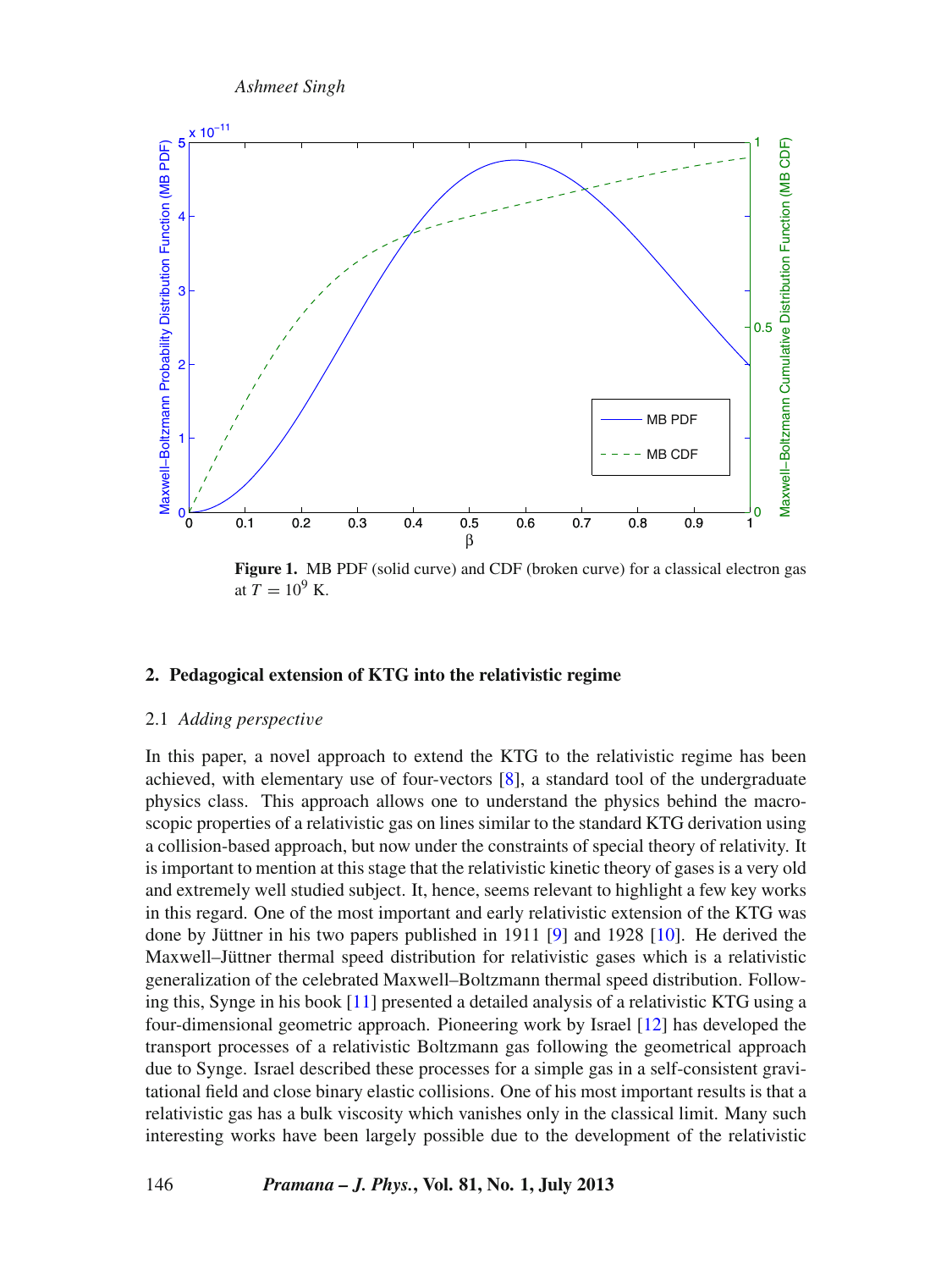Boltzmann equation [\[13](#page-13-12)[,14\]](#page-13-13). A consolidated and extensive account of the development and details of the KTG has been compiled in the series by Brush [\[15](#page-13-14)[–18](#page-13-15)]. Many of these works in this regard are based on highly involved tensor-based calculus, a mathematical tool not available to all UG students at the time thermal systems are introduced to them. Our methodology, presented in the next section, uses elementary four-vectors and minimal mathematics to develop a relativistic KTG but tries to offer insight into the physics of the problem. Our extension gives the macroscopic properties of the relativistic gas including its average kinetic energy, most probable speed etc. A comparison with the methodologies of previous works has been presented in a later section.

## 2.2 *The relati*v*istic KTG deri*v*ation*

From an inertial frame of reference *S*, we observe a box of volume  $V = l^3$  containing *N* identical classical particles with all standard KTG assumptions valid except that relativistic effects can be ignored. Let the *i*th particle in the box be described by the position four-vector  $X \equiv (x^0, x, y, z)$ . Let  $\Delta \tau$  be the proper time between events as measured in the particle's rest frame  $S_i$  and  $\Delta t$  be the improper time between events as measured in the frame *S* which are related by the Lorentz factor  $\gamma$  as

$$
\frac{d\tau}{dt} = \left(1 - \frac{v^2}{c^2}\right)^{-1/2} = \gamma \blacktriangleright \frac{\text{See Erratum http://www.ias.ac.in/}{\text{pramana/v81/p365/fulltext.pdf}} \tag{9}
$$

The corresponding acceleration four-vector can be written in a form [\[19](#page-13-16)]

$$
A_i \equiv (\dot{\gamma}\gamma c, \gamma^2 \vec{a} + \dot{\gamma}\gamma \vec{v}), \qquad (10)
$$

where  $\vec{v}$  is the spatial velocity of the particle,  $\vec{a} = d\vec{v}/dt$  and  $\dot{\gamma} = \gamma^3(\vec{a} \cdot \vec{v})/c^2$ . (A dot over a quantity represents its time derivative.)

First, the particle–wall elastic collision in one dimension in the frame *S* is modelled and then the results are generalized to three dimensions. In a one-dimensional analysis along an axis perpendicular to a particular wall of the container, say *x*-axis,  $\vec{v} = v_x \hat{x}$  and the acceleration  $\vec{a} = d\vec{v}/dt = \Delta \vec{v}/\Delta t$ . A similar approach as evolved in the standard Newtonian KTG can be extended here using velocity and acceleration four-vectors, instead of 'only-space' vectors, such that on each collision with the particular wall of the container, we have the following:

$$
\Delta \vec{v} = 2v_x \hat{x},\tag{11}
$$

$$
\Delta t = \frac{2l}{v_x},\tag{12}
$$

$$
\vec{a} = \frac{v^2}{l}\hat{x} = \frac{v_x^2}{l}\hat{x},\tag{13}
$$

$$
\vec{a} \cdot \vec{v} = \frac{v_x^3}{l}.\tag{14}
$$

*Pramana – J. Phys.***, Vol. 81, No. 1, July 2013** 147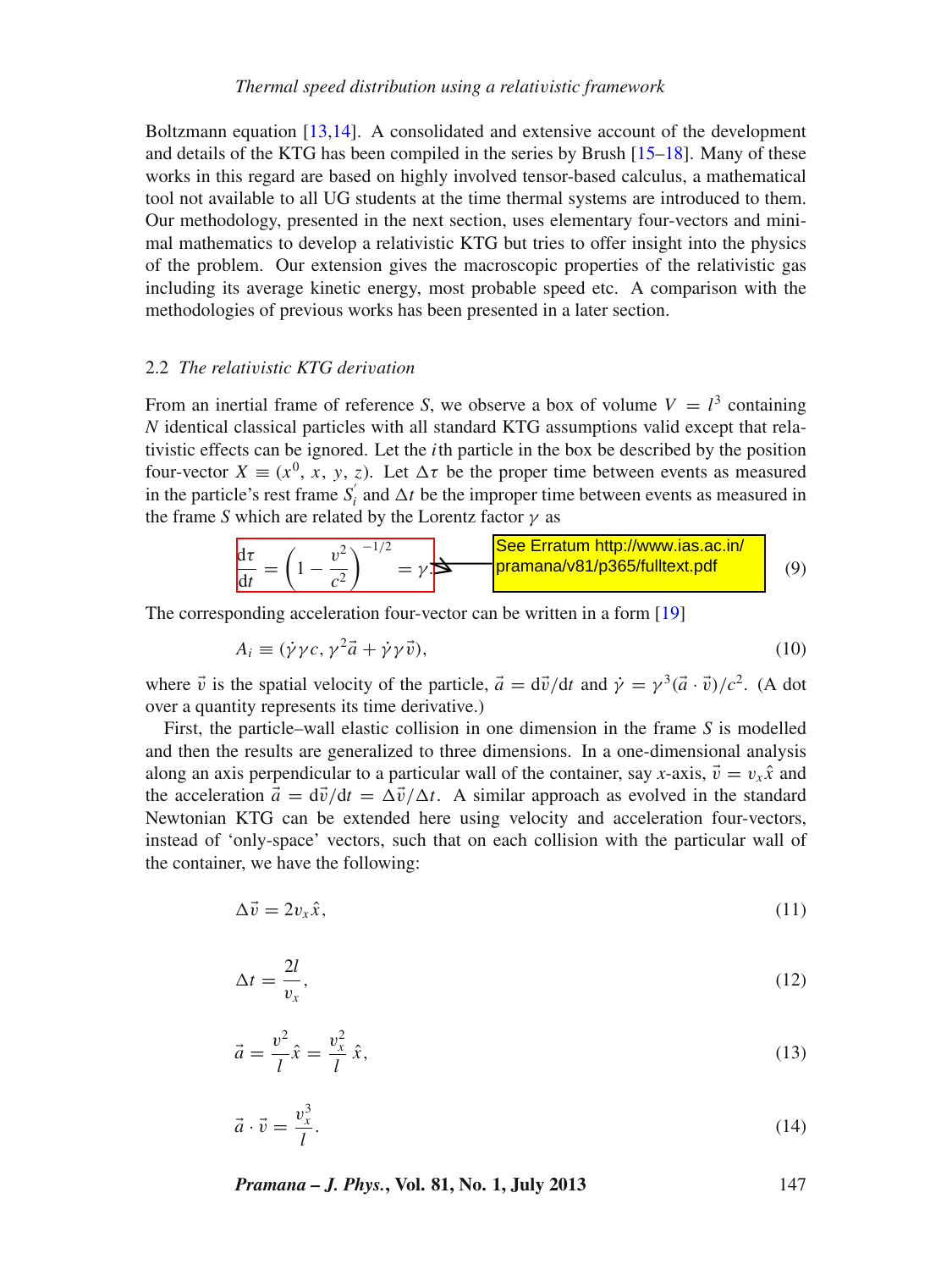Thus, the spatial component of the acceleration four-vector takes the form of,

$$
A_{\text{spatial},i,1D} = \frac{(v^2)(\gamma_x^2)}{l} + \frac{(v^4)(\gamma_x^4)}{lc^2} = \frac{(v^2)(\gamma_x^2)}{l} \left[1 + \frac{(v^2)(\gamma_x^2)}{c^2}\right],\tag{15}
$$

where  $\gamma_x = (1 - v_x^2/c^2)^{-1/2}$  is the Lorentz factor assigned in one dimension and since  $[1 + (v^2(\gamma_x^2)/c^2)] = (\gamma_x^2)$ , we get

$$
A_{\text{spatial},i,1D} = \frac{(v_x^2)(\gamma_x^4)}{l}.
$$
\n(16)

The spatial part of the force four-vector can be easily derived and shown in the last equation of this internet resource [\[19](#page-13-16)] to be written as  $F_{spatial,i,1D} = mA_{spatial,i,1D}$  and macroscopic gas properties can be derived as follows. The pressure due to the *i*th particle is

<span id="page-5-0"></span>
$$
P_{i,1D} = \frac{(mv_x^2)(\gamma_x^4)}{V}.
$$
\n(17)

The total pressure of the gas can be found by summing  $P_{i,1D}$  in eq. [\(17\)](#page-5-0) over all the *N* particles in the box

<span id="page-5-1"></span>
$$
P_{\text{total}} = \sum_{i=1}^{N} P_{i,1D} = \frac{Nmc^2}{V} \overline{(\beta_x^2)(\gamma_x^4)},
$$
\n(18)

where  $\beta = v/c$  and dimension-specific beta  $\beta_k = v_k/c$  for  $k = \{x, y, z\}$ .

The particles of the gas are in constant random motion under thermal equilibrium which provides that all directions away from the walls of the container are identical in all physical respects and no particular direction is preferred over the other. The symmetry among all the three Cartesian directions due to thermal equilibrium of the gas as described in [§1.1](#page-0-0) leads to the conclusion that the average contribution of each Cartesian direction component is the same.

<span id="page-5-2"></span>
$$
\bar{\beta}_x^2 = \bar{\beta}_y^2 = \bar{\beta}_z^2 = \frac{\bar{\beta}^2}{3},\tag{19}
$$

where  $\beta_x$ ,  $\beta_y$ ,  $\beta_z$  are related to the beta factor  $\beta$  of the particle as,  $\beta^2 = \beta_x^2 + \beta_y^2 + \beta_z^2$  $\beta_z^2$ . Mathematical analysis using infinite geometric series helps alternatively to express eq. [\(18\)](#page-5-1) by introducing average of powers of  $\beta$  using eq. [\(19\)](#page-5-2) as

$$
P_{\text{total}} = \frac{3Nmc^2}{V} \overline{(\beta^2)(\theta^4)},\tag{20}
$$

<span id="page-5-3"></span>where

$$
\theta^2 = \frac{1}{3 - \beta^2} \,. \tag{21}
$$

148 *Pramana – J. Phys.***, Vol. 81, No. 1, July 2013**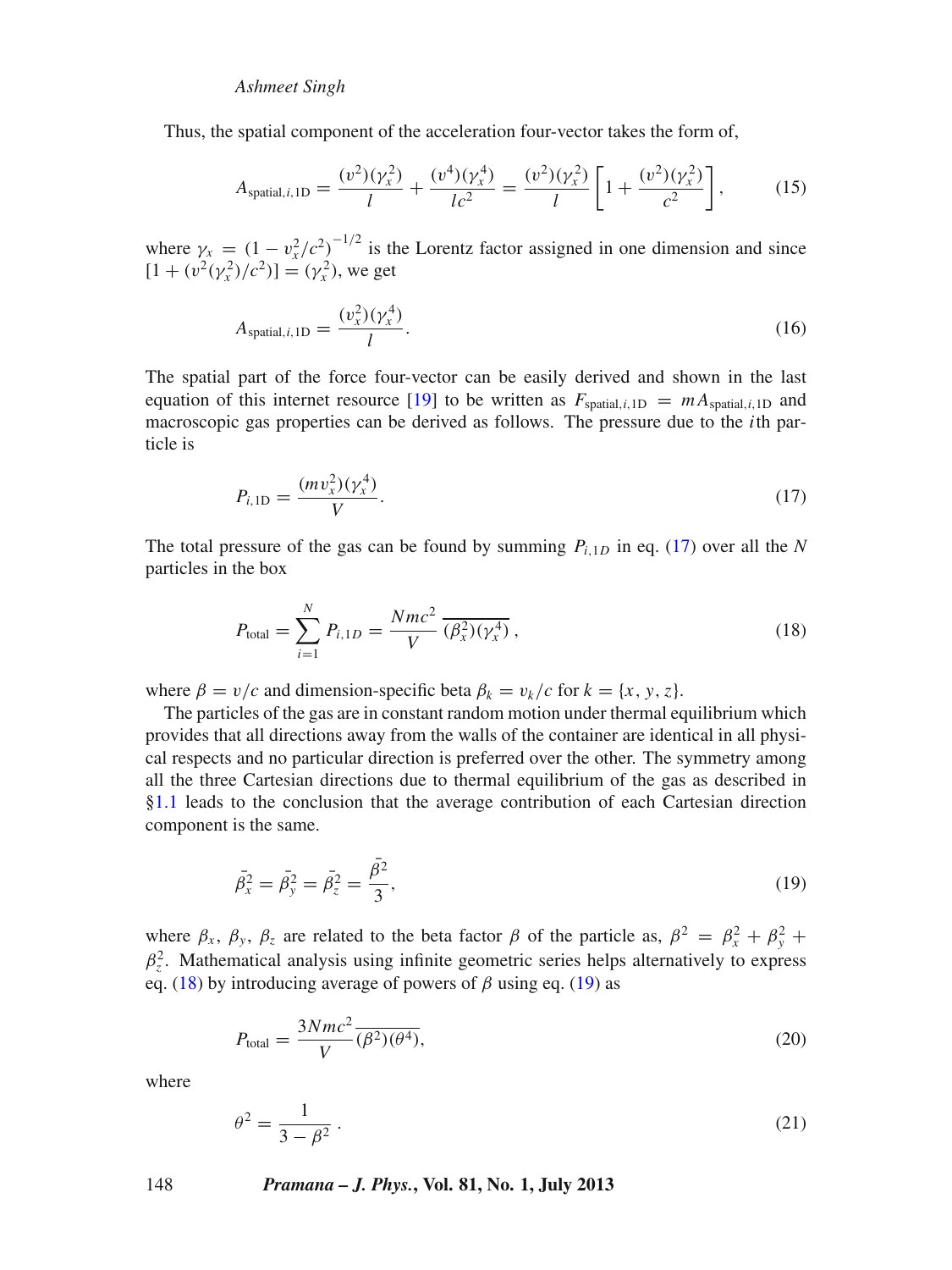As with the classical KTG, we assume that the gas particles behave ideally and follow the ideal gas equation ( $PV = Nk_BT$ ) to generate the final relativistic KTG postulate

<span id="page-6-0"></span>
$$
\overline{(\beta^2)(\theta^4)} = \frac{k_\text{B}T}{3mc^2}.\tag{22}
$$

Equation [\(22\)](#page-6-0) is the relativistically extended version of the classical KTG postulate as in eq. [\(1\)](#page-1-2) by incorporating constraints of special relativity and can supersede the classical KTG postulate.

## <span id="page-6-1"></span>**3. Formulating a relativistic distribution function**

The underlying pedagogical symmetry arguments are the defining criteria for random motion in thermal equilibrium in the MB distribution. The uniform occupation of position and velocity space and equivalence among different directions as stated in  $\S1.1$  are assumed to be valid. This can be thought so because any triplet of velocity components  $(v_i, v_j, v_k)$  can as well be valid by interchanging the components between any two directions of velocity space, if none has fixed values.

It is worth mentioning at this stage that the derivation of the MB distribution presented in [§1.1](#page-0-0) using statistical independence of velocity components is considered invalid in a strict sense [\[20\]](#page-13-17). This approach is commonly used in pedagogical literature to emphasize on the key aspects of the distribution. The correct derivation of the MB thermal distribution can be found in the book by Richet [\[21](#page-13-18)]. We can formulate the relativistically extended (RE) distribution function by incorporating changes in eq. [\(5\)](#page-1-1) compliant with special relativity. Let  $J(v)dv$  be the RE distribution function that has all the features of a thermal distribution. Postulates of special relativity will dictate that  $J(0) = J(v \ge c) = 0$ because no particle can travel with the vacuum speed of light or beyond. The following inequality must hold:

$$
(v_x^2 + v_y^2 + v_z^2 = v^2) < c^2. \tag{23}
$$

This implies that the possibilities of taking up values in a triplet  $(v_x, v_y, v_z)$  depends on the total speed v of the particle and also the values fixed for individual components  $v_i$  for  $i = x, y, z$ . This argument backed by the statistical interchangeability of each velocity component asserts that the *i*th directional PDF depends not only on  $v_i$  but also on  $v$ , the dependence being the same for all directions.

The factorability of eq. [\(3\)](#page-1-0) will hold as emphasized above for the functional form of  $J(v)dv$  and the directional distribution function  $g_{RE}(\cdot)$  can be taken to be

$$
g_{\rm RE}(v_k) = f_{\rm MB}(\alpha(v)v_k),
$$

where  $f_{MB}$  is the MB directional PDF of eq. [\(4\)](#page-1-4) and *P* and *R* are constants. In this equation,  $\alpha(v)$  is the total speed dependence in the distribution functions as discussed earlier in this section. It must hold that  $\alpha(c) \rightarrow \infty$  so that  $g_{RE} \rightarrow 0$  as any velocity component approaches the speed of light.

Consider the following excerpt of calculation,

$$
\gamma^2 = \frac{1}{1 - (v^2/c^2)}\tag{24}
$$

*Pramana – J. Phys.***, Vol. 81, No. 1, July 2013** 149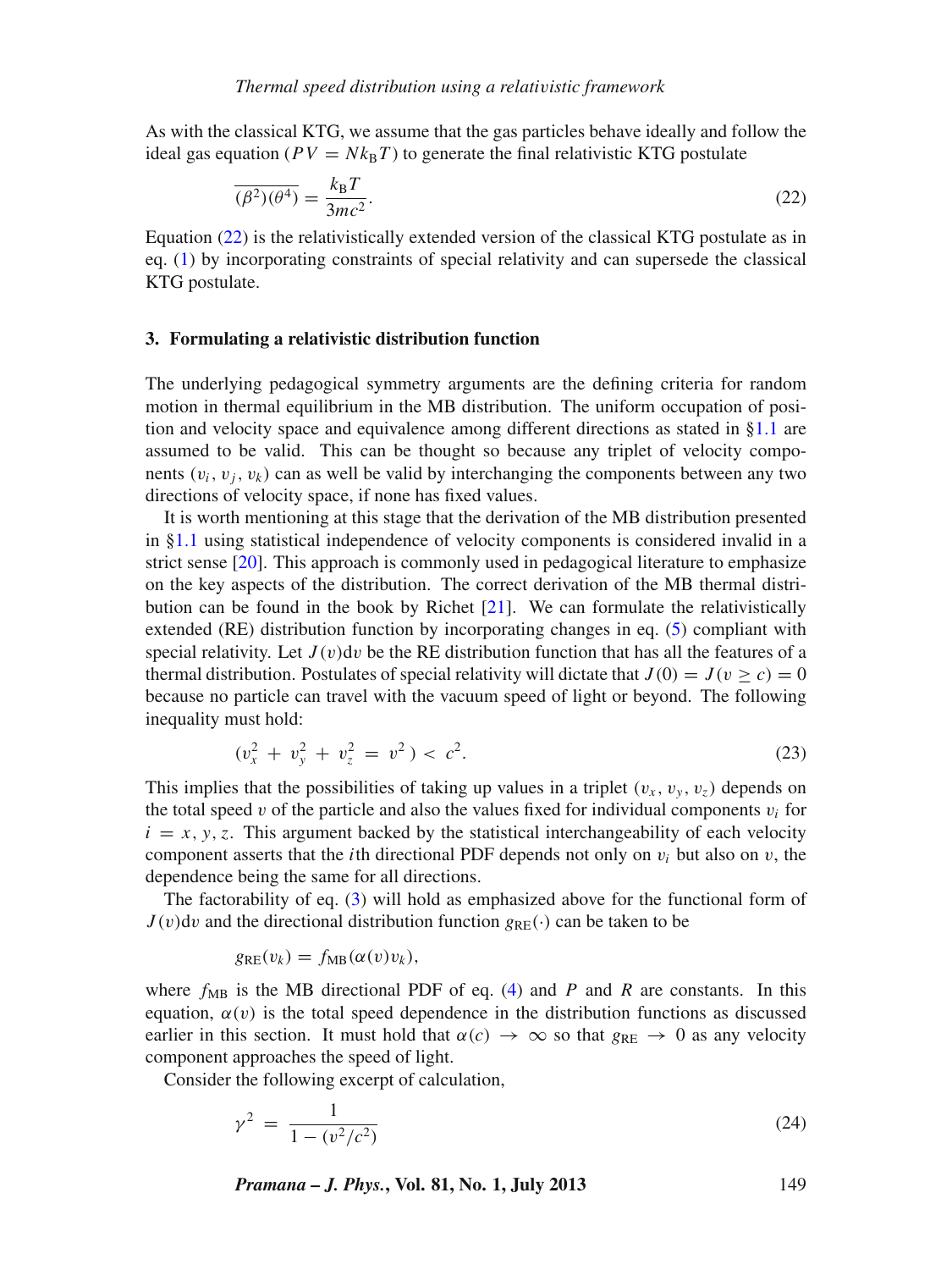$$
\frac{v^2}{c^2} = 1 - \frac{1}{\gamma^2} \tag{25}
$$

or equivalently,

<span id="page-7-0"></span>
$$
(\gamma v)^2 = c^2(\gamma^2 - 1). \tag{26}
$$

Using the form of eq. [\(26\)](#page-7-0), we can define the function  $\alpha(v) \equiv \gamma$  which has all the required properties and RE directional PDF can be obtained by replacing  $v_k$  in the MB directional PDF by  $\alpha(v)v_k$  as follows:

$$
g_{RE}(v_k) = P \exp(-Rv_k^2 \gamma^2). \tag{27}
$$

Thus, we now have a distribution function that depends on the total speed  $v$  of the particle, abides by the constraints of STR and yet has features of thermal independence of velocity components. The resultant RE distribution function in velocity space centred on  $(v_x, v_y, v_z)$  or equivalently in  $\beta$  space centred on  $(\beta_x, \beta_y, \beta_z)$  is, respectively,

<span id="page-7-4"></span>
$$
J(v)dv = 4\pi P^3 v^2 \exp(-Rv^2 \gamma^2) dv,
$$
 (28)

$$
J(\beta)d\beta = 4\pi X^3 \beta^2 \exp(-Y\beta^2 \gamma^2)d\beta,
$$
 (29)

<span id="page-7-1"></span>and the constants in these equations being related as  $X = Pc$  and  $Y = Rc^2$ .

It is important to mention at this stage that  $J(\beta)d\beta$  is not strictly a normal probability distribution [\[22\]](#page-13-19) because the argument of the exponential in eq. [\(29\)](#page-7-1) does not vary as  $\beta^2$ but as  $\beta^2 \gamma^2$ , i.e.  $[\beta^2/(1 - \beta^2)]$ . Hence, eq. [\(29\)](#page-7-1) is a probability representative function (PRF) and not strictly a PDF since it predicts a number proportional to the probability. The constants *X* and *Y* in eq. [\(29\)](#page-7-1) are dependant on *T* and *m*, and can be determined using the following two conditions:

(1) *The relati*v*istic all particle condition*

As constrained by the special theory of relativity, the speed  $v$  of any particle follows  $0 \le v \le c$  and hence the PRF  $J(\beta) d\beta$  of eq. [\(29\)](#page-7-1) can be normalized to include all the *N* gas particles as

<span id="page-7-2"></span>
$$
\int_0^1 J(\beta) \, d\beta = \int_0^1 4\pi X^3 \beta^2 e^{-Y\beta^2 \gamma^2} \, d\beta = 1.
$$
 (30)

(2) *The relati*v*istically extended KTG result* Relating eqs  $(22)$  and  $(21)$  with the PRF of eq.  $(29)$ , one gets

<span id="page-7-3"></span>
$$
\overline{\beta^2 \theta^4} = \int_0^1 \beta^2 \theta^4 J(\beta) \, d\beta = \int_0^1 4\pi X^3 \frac{\beta^4}{(3 - \beta^2)^2} e^{-Y \beta^2 \gamma^2} \, d\beta = \frac{k_B T}{3mc^2} \,. \tag{31}
$$

The integral conditions of eqs  $(30)$  and  $(31)$  are not solvable in closed analytic form. The computational facility, Wolfram Alpha [\[23](#page-13-20)], available was used to numerically solve these for a classical ideal gas of electrons by feeding a  $40 \times 1$  array of constant *Y* to generate values of corresponding *X* and *T.* The curve fitting tool of MATLAB [\[24\]](#page-13-21) can be used to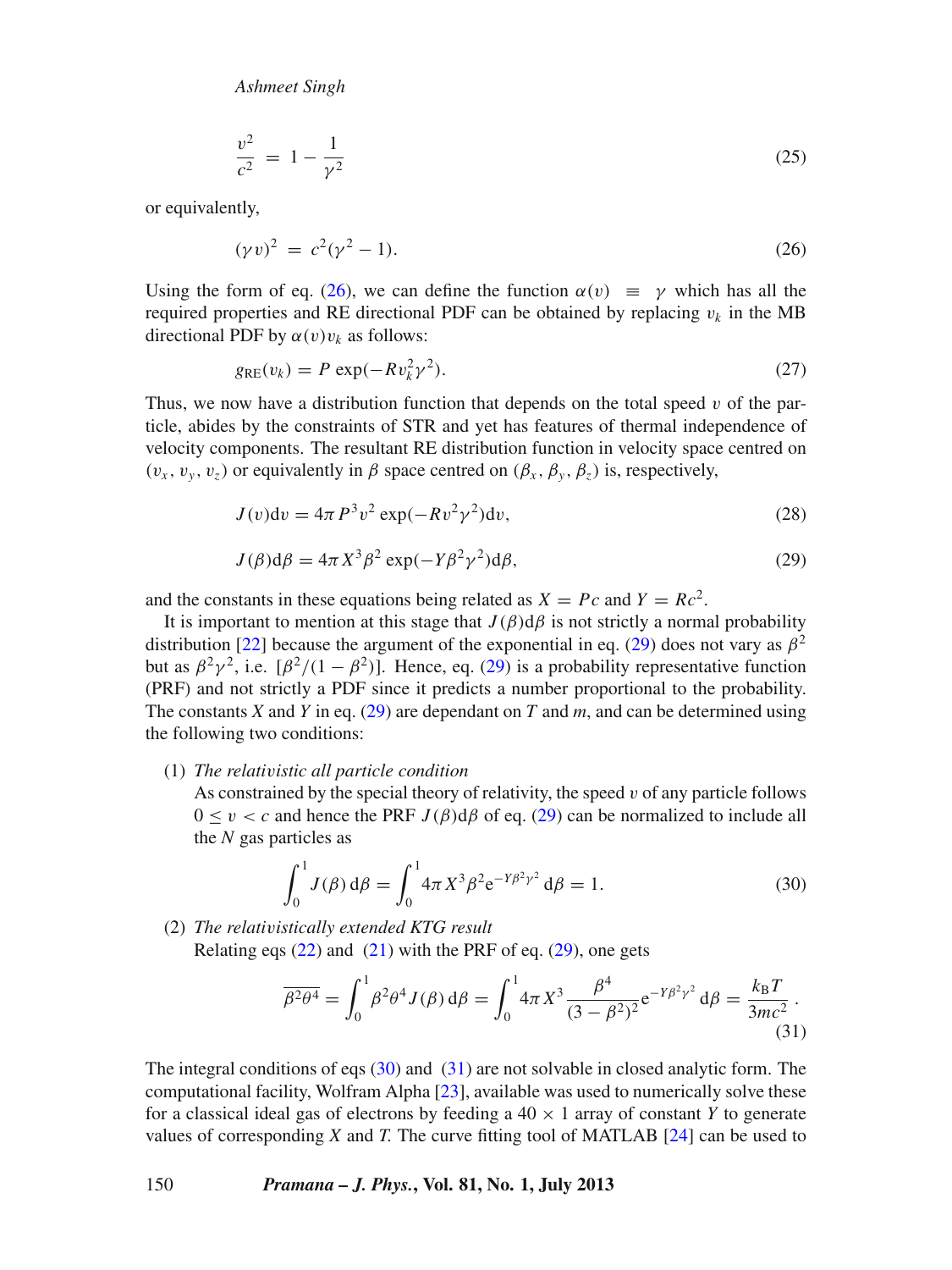<span id="page-8-0"></span>

**Figure 2.** Temperature dependance of constants *X* (solid curve) and *Y* (broken curve) of eq. [\(29\)](#page-7-1).

plot the temperature dependance of *X* and *Y* (figure [2\)](#page-8-0) and apply a best fit for the data wherever possible.

A linear polynomial best fit of the correlation of  $ln(X) - ln(T)$  and the *T* dependance of *X* is

$$
\ln X = 10.4 - (0.5063) \ln T. \tag{32}
$$

## **4. Features of the relativistically extended distribution**

## 4.1 *The most probable speed analysis*

The most probable (mp) speed of the particles in the MB distribution is

$$
v_{\rm mp} = (2k_{\rm B}T/m)^{1/2}.
$$

A similar expression using the RE distribution can be found when the PRF of eq. [\(29\)](#page-7-1) is maximum, which gives

$$
\frac{\beta_{\rm mp}^2}{(1 - \beta_{\rm mp}^2)^2} = \frac{1}{Y},\tag{33}
$$

which can be solved using a quadratic analysis of roots. In the non-relativistic limit  $v \ll c$ so that  $\gamma \to 1$ ,  $\beta_{\rm mp}^2 \approx [(1/Y) = (1/Rc^2)]$  from eqs [\(29\)](#page-7-1) and [\(28\)](#page-7-4), which is equivalent to  $v_{\text{mp}}^2 \approx (1/R)$ . The constant *R* in the MB PDF of eq. [\(5\)](#page-1-1) is  $(m/2k_BT)$  which gives us

$$
v_{\mathrm{mp},v\ll c} = \left(\frac{2k_{\mathrm{B}}T}{m}\right)^{1/2},\tag{34}
$$

*Pramana – J. Phys.***, Vol. 81, No. 1, July 2013** 151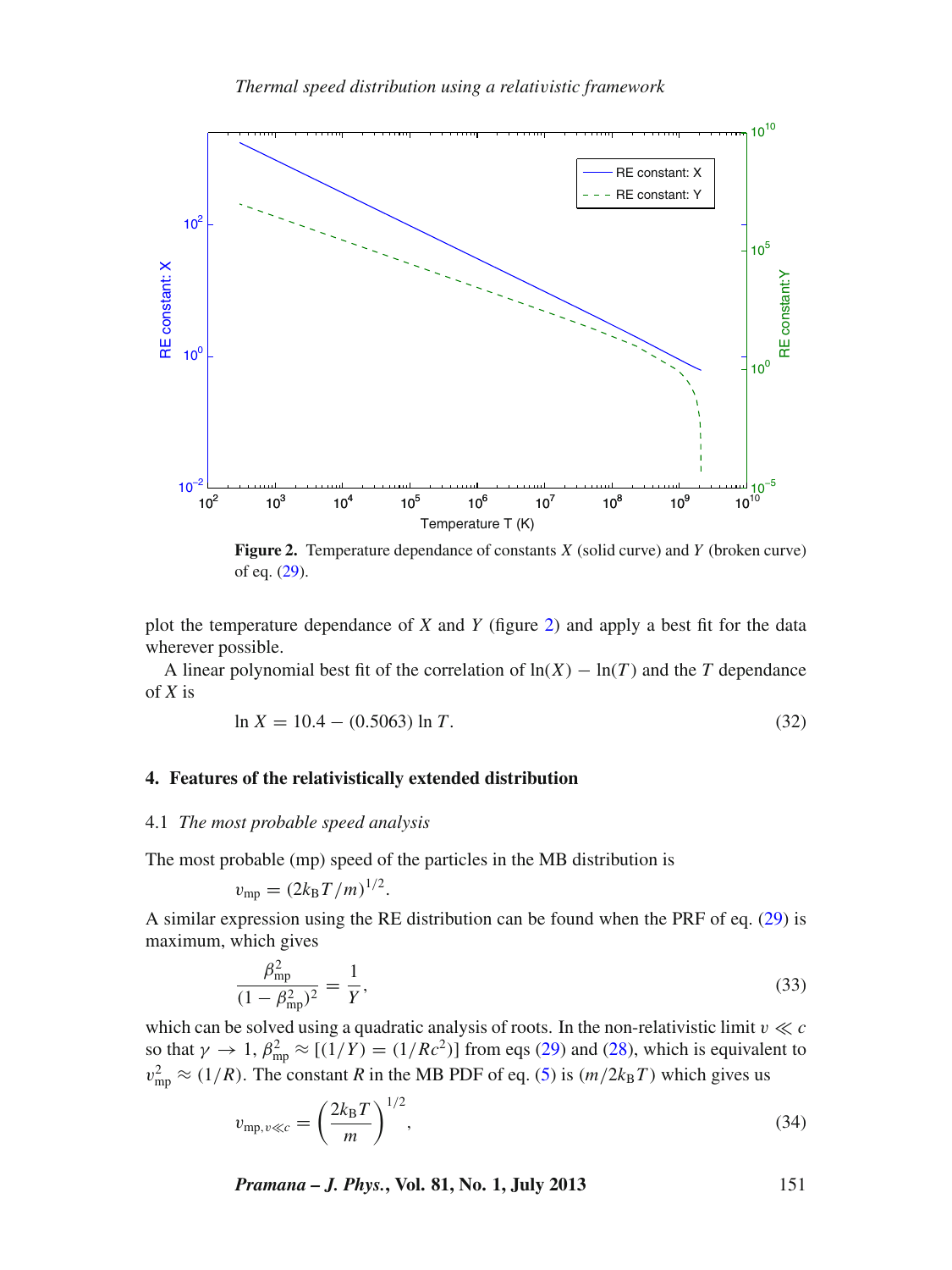and hence in the non-relativistic regime, the results for the most probable speed using the RE distribution match the MB results.

## 4.2 *The nature of temperature dependance of constant Y*

The argument of the exponential in the PRF of eq. [\(28\)](#page-7-4) must be unit-less. Hence *R* will have the units of s<sup>2</sup> m<sup>-2</sup> or equivalently kg J<sup>-1</sup>, i.e. inverse of specific work. *R* in eq. [\(28\)](#page-7-4) is inversely proportional to the work or energy required to heat the gas to temperature *T*. The dependence of constant  $Y$  on the gas' absolute temperature  $T$  as shown in figure  $2$  is analogous to the plot of the total energy  $E = (mc^2/\sqrt{1 - \beta^2})$  of a particle as a function of its β parameter reflected about the  $\beta$ -axis. As the temperature and the required energy of the gas to accomplish this increases there is decrease in *Y*. After a certain *T* range, any further increase in *T* requires an uncontrollable increase in energy input and a corresponding uncontrollable decrease in *Y*. It is clear that a high *T* involves relativistic speeds and nature demands lot of energy to sustain such high speeds and temperatures.

#### **5. A comparison study with the MB distribution**

We now compare results of the MB and RE distributions at various temperatures and show that results of MB distribution for  $T > 5 \times 10^8$  K are non-negligibly inaccurate and the RE distribution results are physically convincing and can be a good approximation to the real system. As stated in [§3,](#page-6-1) eq.  $(29)$  is a PRF and predicts a number proportional to the probability. The MB and RE distributions can be compared at a given *T* by a parameter  $(r)$  at various speeds from eqs  $(5)$  and  $(28)$ .

$$
Ratio (r) = \frac{P(v)}{J(v)}.
$$
\n(35)

We shall use  $r_{\text{max}}$  to represent the ratio (*r*) at the highest plotted speed and  $r_{\text{min}}$  to represent the ratio (*r*) at the lowest plotted speed and  $\Delta r = r_{\text{max}} - r_{\text{min}}$ , an average estimate of the scatter between the two functions at a given *T*.

<span id="page-9-0"></span>

| $T = 2.96 \times 10^5$ K                   | $T = 9.18 \times 10^8$ K                       |
|--------------------------------------------|------------------------------------------------|
| $r_{\text{max}} = 3.52 \times 10^{-11}$    | $r_{\text{max}} = 4.31 \times 10^9$            |
| $r_{\rm min} = 3.53 \times 10^{-11}$       | $r_{\rm min} = 4.16 \times 10^{-11}$           |
| $\Delta r = 1.86 \times 10^{-12}$          | $\Delta r = 4.31 \times 10^9$                  |
| $v_{(mp\text{-MB})} = 0.0099984c$          | $v_{(mp\text{-MB})} = 0.5565418c$              |
| $v_{\text{(mp-RE)}} = 0.009999c$           | $v_{(mp\text{-RE})} = 0.618034c$               |
| $100 \times \int_{c}^{\infty} P(v) dv = 0$ | $100 \times \int_{c}^{\infty} P(v) dv = 3.2\%$ |
| $\int_{c}^{\infty} J(v) dv = 0$            | $\int_{c}^{\infty} J(v) dv = 0$                |

**Table 1.** Comparison of MB and RE distribution functions at two different temperatures.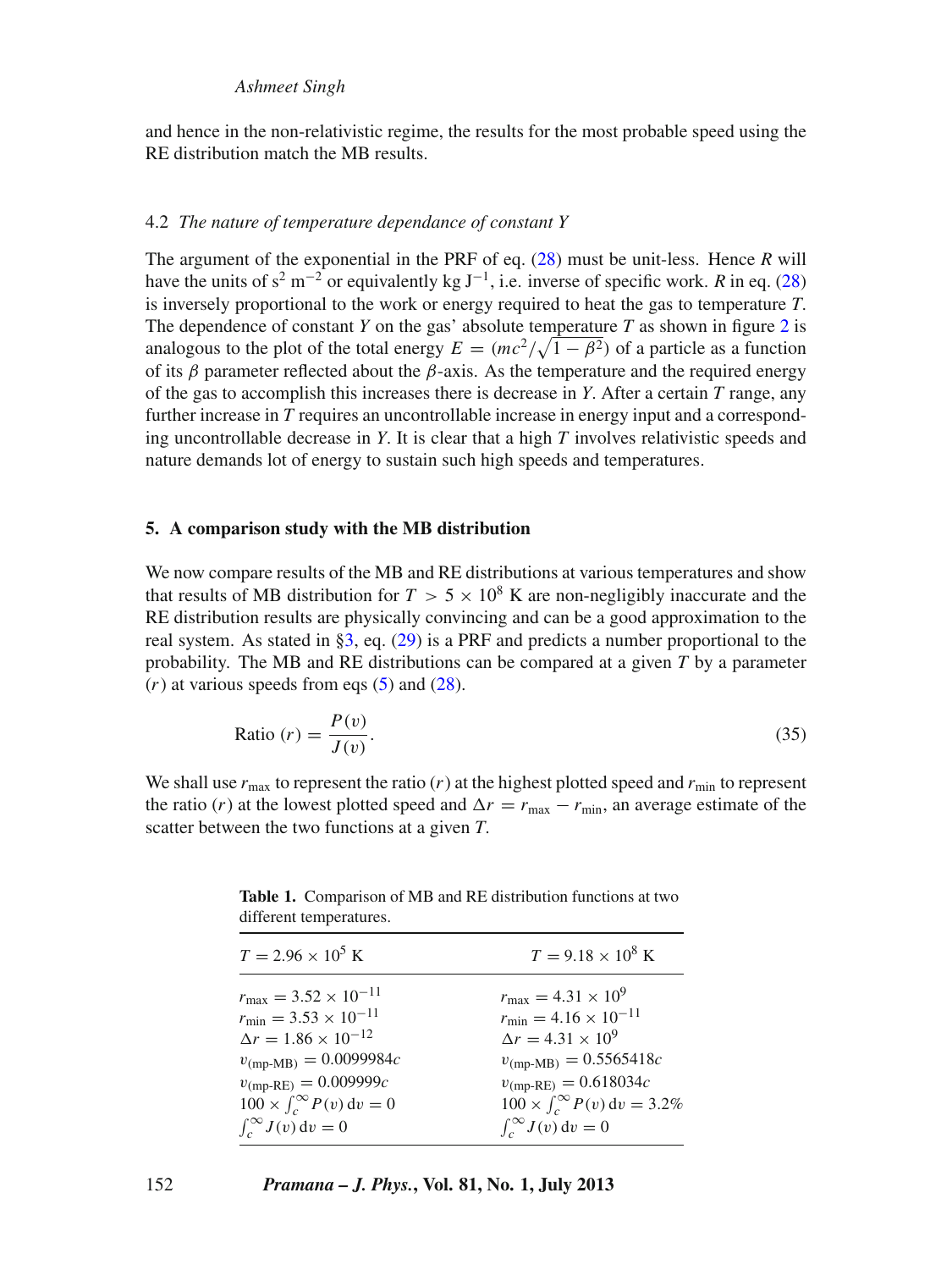<span id="page-10-0"></span>

**Figure 3.** MB PDF (solid curve) and relativistically extended (RE) PRF (broken curve) for  $T = 2.96 \times 10^5$  K.

Table [1](#page-9-0) chalks out a comparison (figures [3](#page-10-0) and [4\)](#page-11-0) between the MB and RE distribution functions at two different temperatures by comparing values of various parameters, representative of each distribution. As evident from the comparison table, for  $T < 5 \times 10^8$  K, MB and RE distributions match very well with the shape of the distribution function preserved and the scatter parameter *r* between the two is of the order of  $10^{-12}$  or less. RE distribution converges to Maxwellian results at low speeds and low temperatures.

Figures [3](#page-10-0) and [4](#page-11-0) plot MB and RE distribution functions at the two comparison temperatures. They clearly show that for higher *T*, the shape of the two functions varies significantly, with MB predicting about  $3.2\%$  particles beyond  $c$ , while the RE function is a good description of the system under the constraints of special relativity. Figure [5](#page-11-1) shows the variation of the ratio *r* with  $\beta$  for  $T = 2.96 \times 10^5$  K. The scatter in the two distributions is extremely large as  $v \rightarrow c$  but it is important to notice that at all temperature regimes, RE results converge to MB at low speeds. Overall, the RE and MB distributions diverge at high  $T$  and high  $\nu$  and the RE distribution favours higher speeds compared to MB, as shown by the  $v_{\rm mp}$ .

## **6. Comparison with previous works on relativistic KTG**

As has been pointed out earlier, the relativistic kinetic theory of gases is an old and well studied subject for more than a 100 years now. Previous works have been successful in describing the macroscopic properties of a relativistic gas, its distribution function and transport coefficients and other bulk properties, to mention a few. These have utilized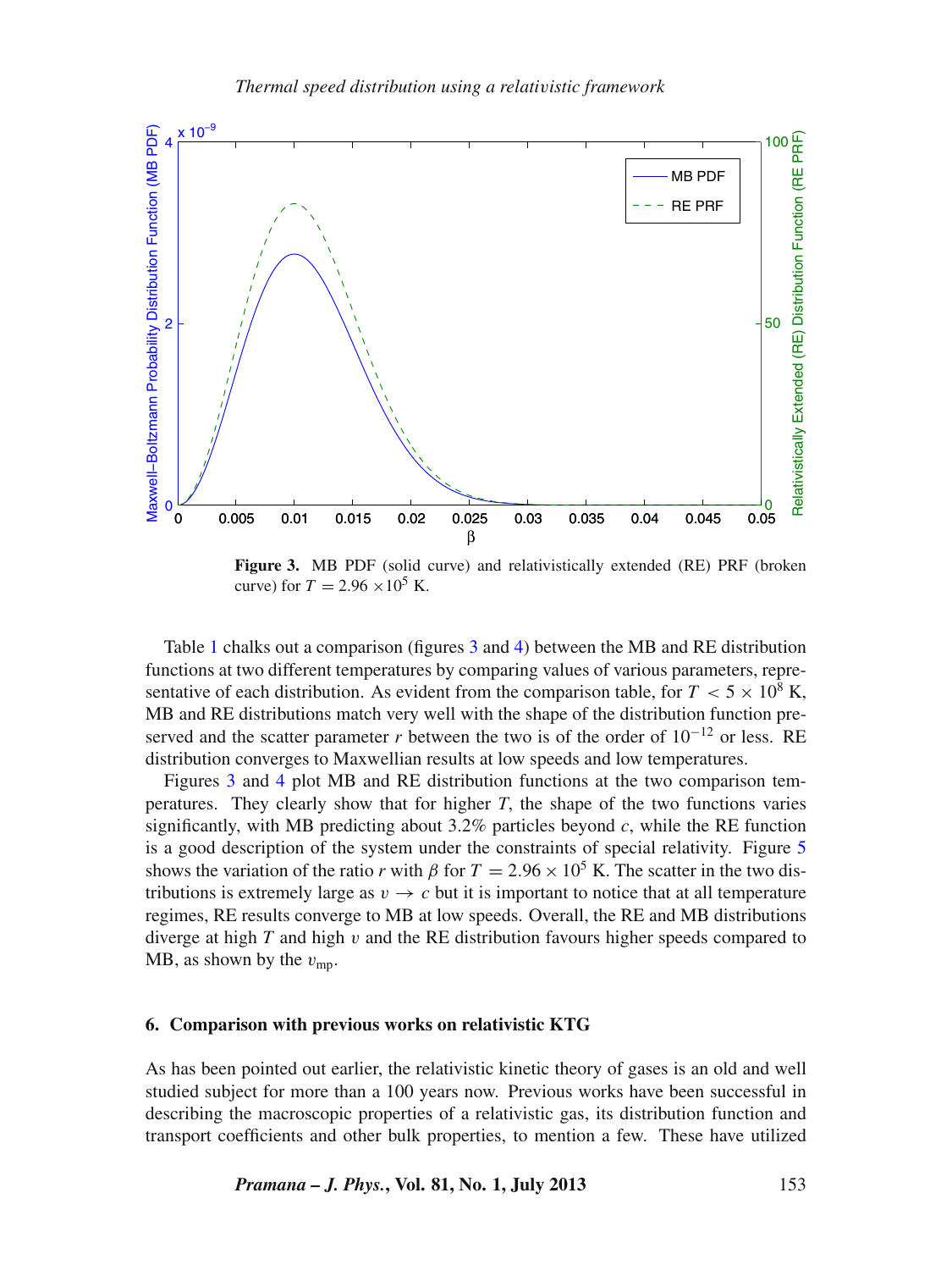*Ashmeet Singh*

<span id="page-11-0"></span>

**Figure 4.** MB PDF (solid curve) and relativistically extended (RE) PRF (broken curve) for  $T = 9.18 \times 10^8$  K.

<span id="page-11-1"></span>

**Figure 5.** Scatter ratio *r* for  $T = 2.96 \times 10^5$  K.

various approaches to the problem, some geometric in nature while others completely based on an analytical treatment of the relativistic Boltzmann equation. The mathematical and physical framework, that has been used, is undoubtedly strong and sound but this level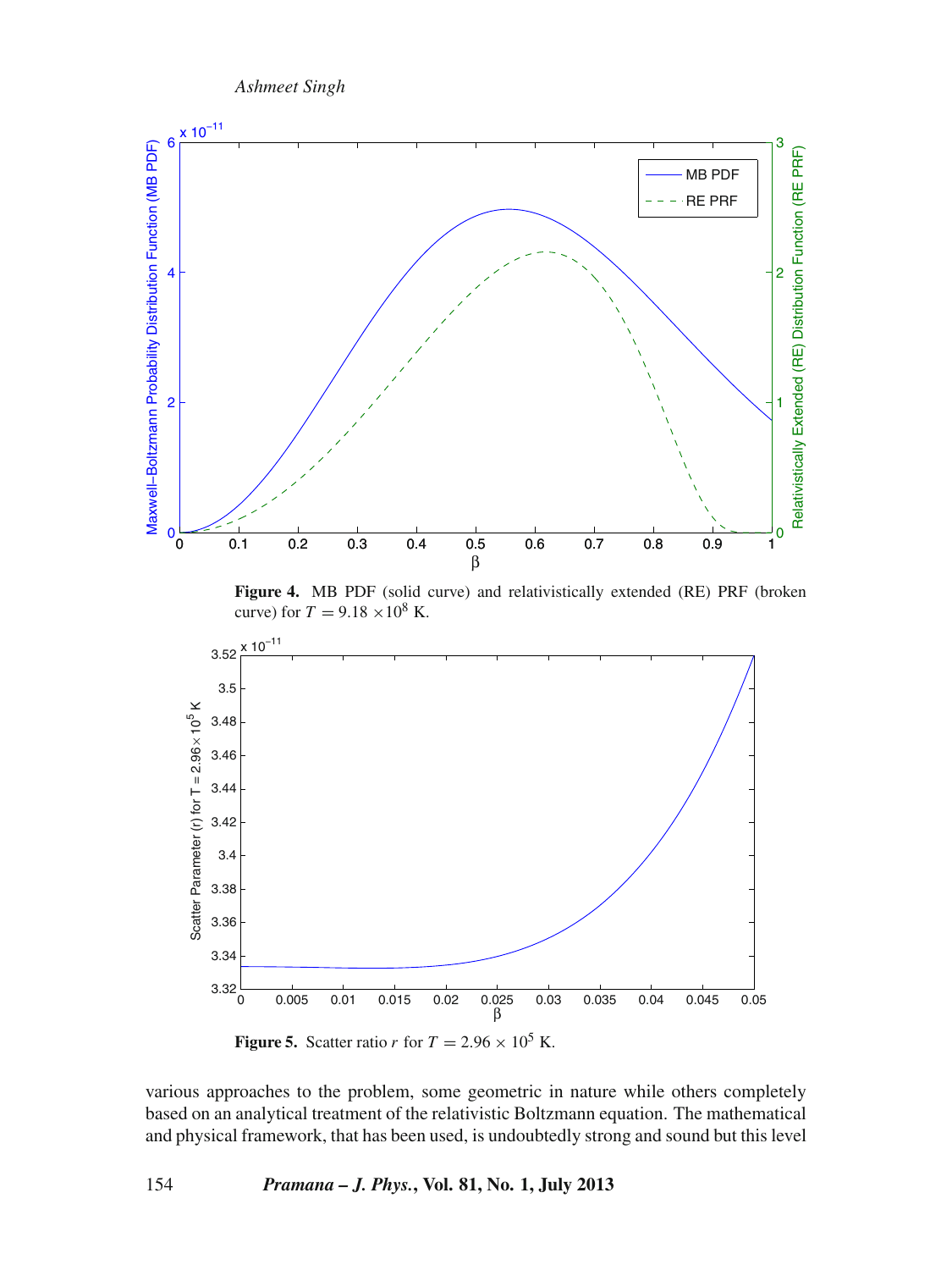## *Thermal speed distribution using a relati*v*istic framework*

of sophistication may not be there with UG students. Our methodology, in this paper, has been to focus on the broader physical aspects of a relativistic KTG. We have adopted a mathematically simple path that can make this work interesting and reachable to students. In such a formulation, some of the deeper subtleties of the subject are felt to be lost that have been covered in a more involved and complete way by previous works. We have been able to successfully derive the basic KTG and the macroscopic properties of the gas, but it is insufficient to understand the transport phenomenon and other bulk properties of the gas like viscosity and thermal conductivity. In addition to this, our method only handles non-interacting classical gas particles in complete thermal equilibrium, neglecting the quantum nature of the particles. Earlier works have focussed on the problem of a collisional gas in various conditions deviating from equilibrium. Lee [\[25\]](#page-13-22) has estimated the thermal conductivity of a relativistic Fermi gas, hence bringing in the quantum nature of the gas particles. Our approach tries to involve the reader by presenting simple, yet intuitive arguments based on the special theory of relativity and a particle–wall collisionbased KTG. The distribution function has been argumentatively extrapolated and seems to describe the particle speeds well. This, however does not reproduce the results of [\[9\]](#page-13-8) and [\[11\]](#page-13-10) but contains the important physical aspects at the UG level. We feel that this work can be used to introduce students at the UG level to relativistic thermal systems to help them understand the basics. Interested students can further be referred to earlier works that will supplement their understanding.

## **7. Conclusion**

In our analysis of including special relativity in the KTG and a thermal distribution, we have presented a pedagogically useful method to introduce relativistic constraints that preserve the basic collision and thermal framework that is taught as the standard approach to this subject. The method of four-vectors and particle–wall collisions along with the usage of computational techniques to solve integral conditions can be very effectively used in the UG classroom paradigm to help students appreciate the interlink between different areas of physics and themselves try and formulate it. The ideas presented here give a reasonable description of the physical system but it is important to note that this approach is based on incorporation of special relativity in a previously accepted methodology and the formulation of the RE function involves assuming a logically sound function, extrapolating from the MB framework. This is a well studied subject with a lot of details and results published earlier. Our work does not reproduce these results, both in formulation and extent but still presents a simple and intuitive approach for the students to study relativistic KTG. Thus, we suggest that due care must be taken while adopting our approach, which we feel is a good pedagogical tool in the UG classroom.

### **Acknowledgements**

The author is most grateful to Prof. Joydeep Bagchi and Dr Surajit Paul of the Inter University Centre for Astronomy and Astrophysics (IUCAA), Pune, India for their support, guidance and motivation. He is also grateful to Prof. Tashi Nautiyal of the Indian